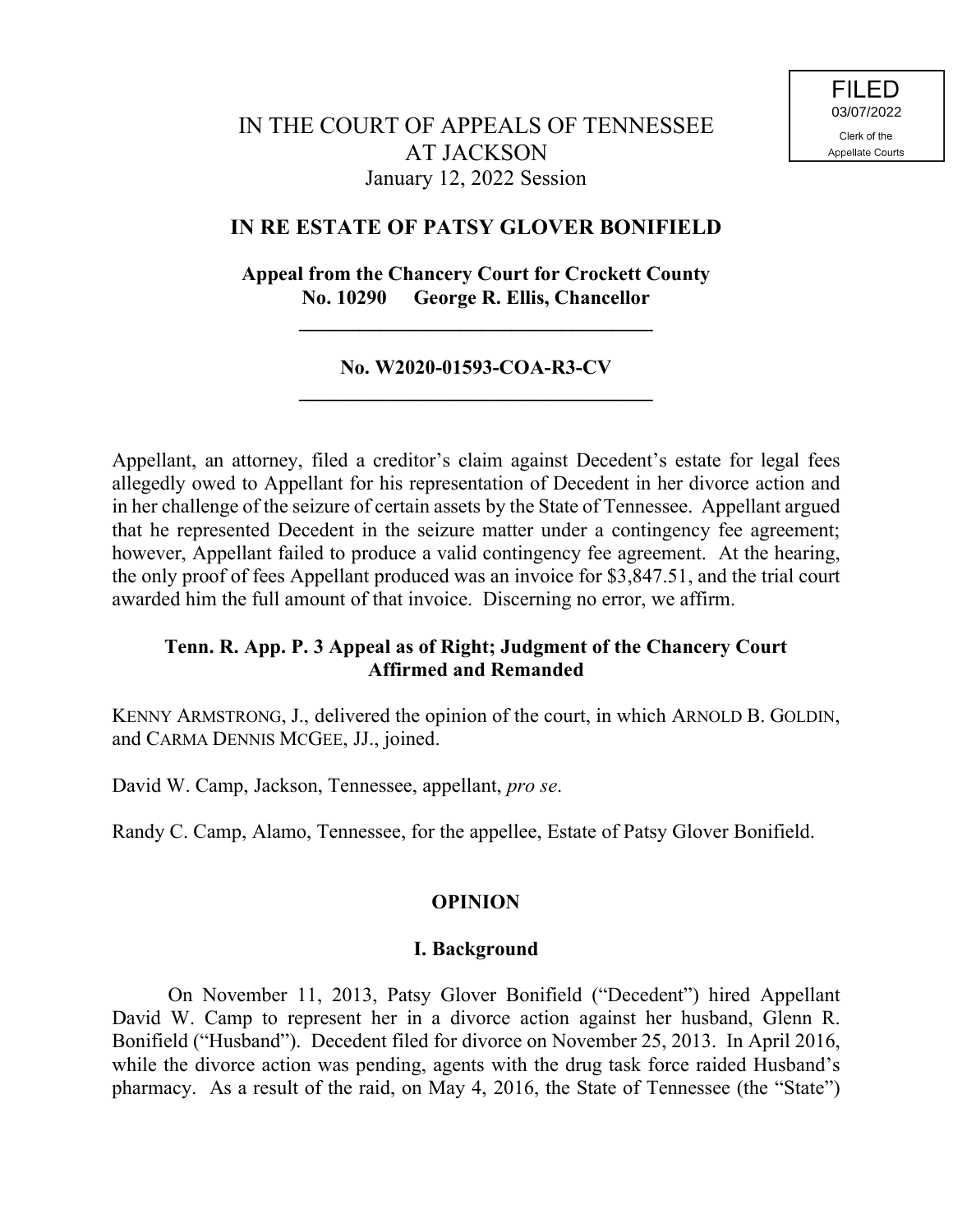seized several of Decedent and Husband's marital assets, including: (1) a coin collection; (2) silver bars; (3) \$13,280.74 in currency; and (4) the full value of Husband's VOYA retirement account. Thereafter, Decedent allegedly asked Appellant to represent her in challenging the State's seizure of these marital assets.

On May 6, 2016, Appellant wrote a letter to Decedent concerning his representation of her in the seizure matter. In the letter, Appellant outlined a proposed contingency fee agreement whereby he would be compensated "33-1/3% of any and all amounts" Decedent recovered from the State. On May 13, 2016, Appellant filed a challenge to the seizure on Decedent's behalf. During this time, Appellant continued to represent Decedent in the divorce action but charged her an hourly rate for those services.

On December 5, 2016, Decedent and Husband settled their divorce action. Husband agreed to transfer his full interest in the seized assets, i.e., the coin collection, silver bars, bank accounts (including money seized), and the VOYA retirement account, to Decedent. This settlement was outlined in the couple's Marital Dissolution Agreement ("MDA") that was filed on January 19, 2017. On February 6, 2017, the final decree of divorce was entered.

Despite being awarded all of the seized marital assets in the divorce, these assets were still in the State's possession at the time of the entry of the final decree of divorce. Accordingly, Appellant continued to represent Decedent in the seizure matter. On January 11, 2018, Decedent signed a formal settlement agreement with the State, and on January 30, 2018 an Order of Compromise and Settlement was entered. Under the terms of the settlement, Decedent was awarded all of the silver bars and the remaining funds from the VOYA account after the State received \$156,836.77. Decedent agreed to withdraw her claim to the remaining seized assets. After settling with the State, Appellant continued to work with VOYA to release the retirement funds to Decedent in accordance with the MDA.

On March 7, 2018, Decedent died. Despite Decedent's settlement of the seizure challenge, on March 21, 2018, Forrest Bonifield, Decedent's son, executed an agreement with Appellant for his representation of the Estate of Patsy Bonifield (the "Estate" or "Appellee") against the State. This agreement provided that Appellant would receive " $1/3\%$ " of the assets recovered from the seizure.

On March 22, 2018, Mr. Bonifield filed a petition to be appointed the personal representative of the Estate in the Chancery Court for Crockett County ("trial court"). On March 30, 2018, Husband and Mr. Bonifield (as alternate payee and the alleged administrator of the Estate) executed the qualified domestic relations order ("QDRO") required to transfer the VOYA funds to the Estate. On April 3, 2018, the trial court entered an order appointing Mr. Bonifield as the personal representative for the Estate. On June 16, 2018, Mr. Bonifield died.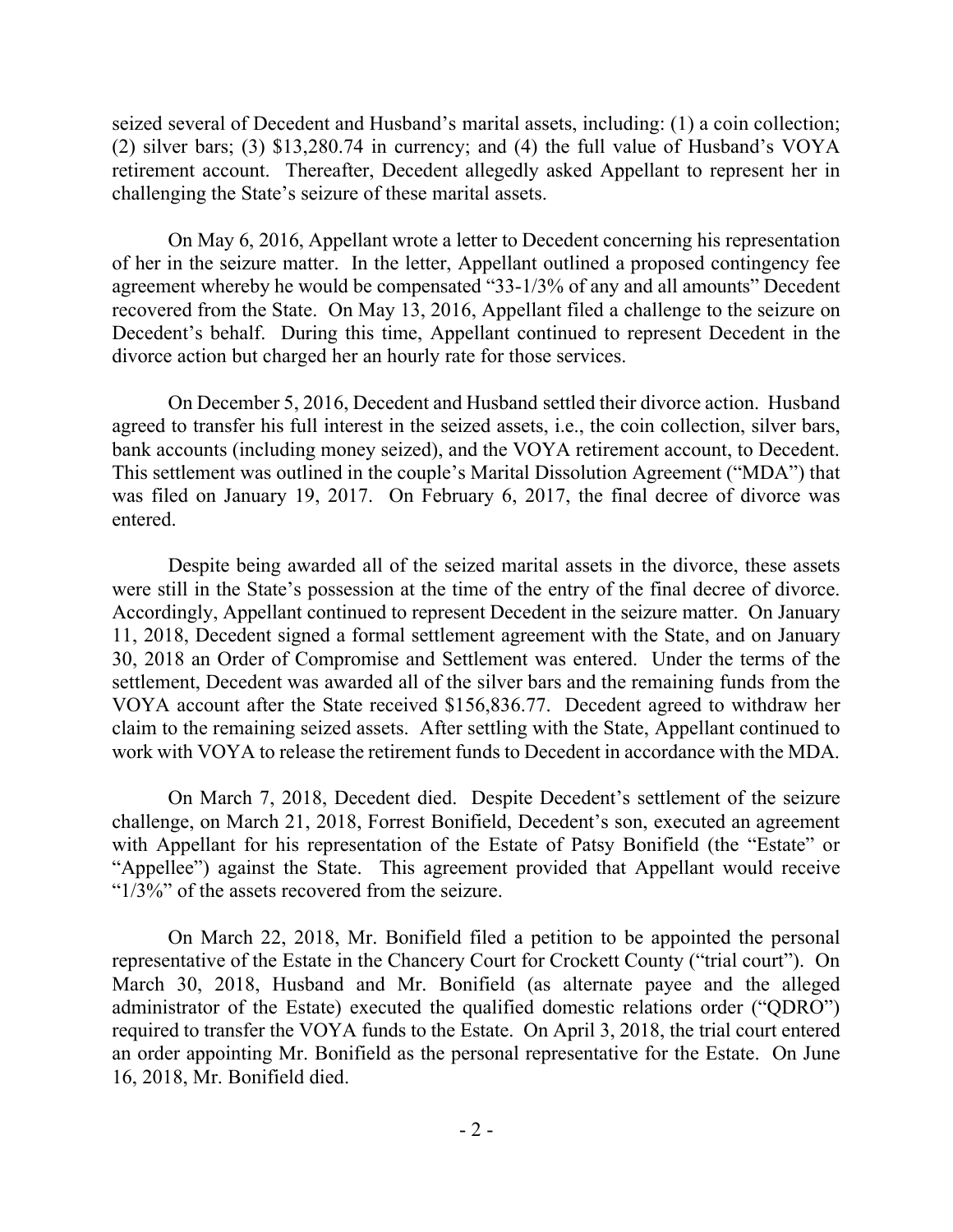On July 12, 2018, Appellant filed a Verified Claim Against Estate ("Claim 1") seeking compensation for his "representation for recovery of proceeds from VOYA Retirement involving State of Tennessee seizure claim." The date listed for Claim 1 was March 21, 2018, the date Mr. Bonifield executed his agreement with Appellant on behalf of the Estate. The total amount owed for Claim 1 was listed as "Pending," but indicated that it should be "1/3 of all proceeds recovered on behalf of Estate." On July 30, 2018, the trial court entered an order appointing one of Decedent's daughters, Patricia Walls, as the successor personal representative of the Estate. On August 2, 2018, Appellant filed a second Verified Claim Against Estate ("Claim 2") seeking payment of \$3,847.51 for "Attorney Fees." Attached to Claim 2 was a July 22, 2018 invoice addressed to Decedent for \$3,847.51 in legal services. On August 15, 2018, Ms. Walls filed an objection to both claims.

During this time, Appellant continued to pursue the release of the VOYA retirement funds. On September 24, 2018, Appellant submitted a letter to VOYA threatening legal action if full disbursement was not provided. On October 8, 2018, pursuant to the MDA, VOYA released \$360,018.87 to the Estate. Thereafter, under the settlement agreement, \$156,836.77 was paid to the State. At that time, the State released the silver bars to the Estate.

The subject of this appeal concerns Appellant's compensation for his representation in the seizure challenge, i.e., Claim 1. On November 18, 2019, the trial court entered an order finding, in pertinent part, that: (1) Decedent never executed a contingency fee agreement with Appellant for his representation in the seizure matter; (2) Claim 1 failed to satisfy the Rules of Professional Conduct, but assuming, *arguendo*, that the defects were cured, the amount requested in Claim 1 was unreasonable; (3) the agreement between Appellant and Mr. Bonifield was not a valid contingency fee agreement; and (4) at the time he entered into the agreement with Appellant, Mr. Bonifield did not have authority to bind the Estate. Therefore, the trial court found that Appellant was not entitled to 1/3 of the proceeds recovered from the seizure. However, the trial court acknowledged that Appellant "expended time on obtaining the VOYA retirement funds and should receive a reasonable fee" for such services. Accordingly, the trial court awarded Appellant a judgment of \$3,847.51 against the Estate.<sup>1</sup>

On December 13, 2019, Appellant filed a Motion to Alter or Amend, and the Estate responded on March 5, 2020. On October 19, 2020, the trial court entered an order denying the motion. Appellant appeals.

 $<sup>1</sup>$  According to the Estate's appellate brief, it has paid this Claim in full. Appellant does not appear</sup> to dispute this.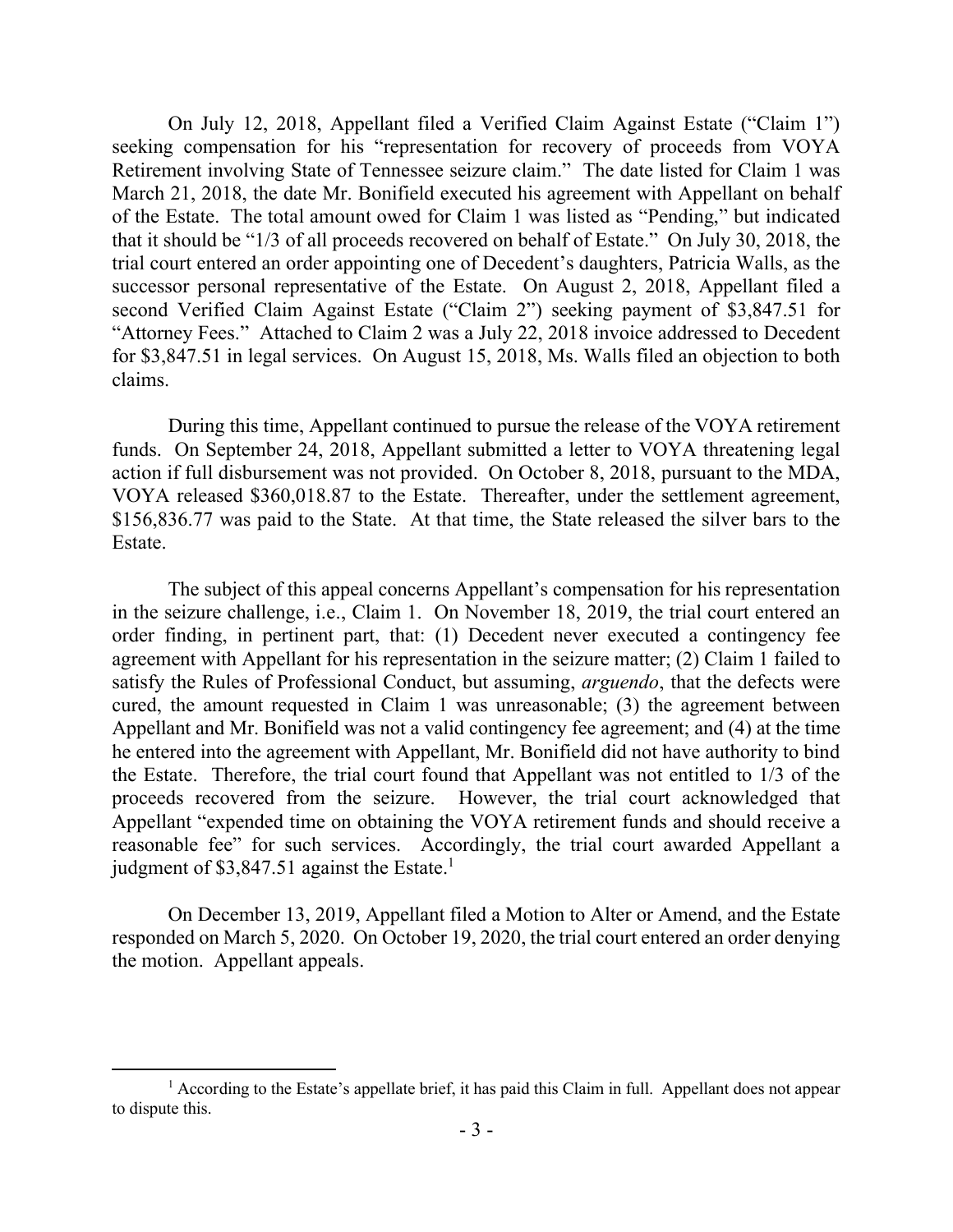#### **II. Issue**

We perceive the dispositive issue to be whether Decedent entered into a valid contingency fee agreement with Appellant.

#### **III. Standard of Review**

We review a non-jury case "*de novo* upon the record with a presumption of correctness as to the findings of fact, unless the preponderance of the evidence is otherwise." *Bowden v. Ward*, 27 S.W.3d 913, 916 (Tenn. 2000) (citing Tenn. R. App. P. 13(d)). The trial court's conclusions of law are reviewed *de novo* and "are accorded no presumption of correctness." *Brunswick Acceptance Co., LLC v. MEJ, LLC*, 292 S.W.3d 638, 642 (Tenn. 2008).

#### **IV. Analysis**

Appellant filed two claims against the Estate. *See generally* Tenn. Code Ann. § 30- 2-307. As discussed, *supra*, Claim 1, the focus of this appeal, alleged that the Estate owed Appellant "1/3 of all proceeds recovered on behalf of [the] Estate" from the seizure challenge. Appellant alleges that the contractual basis for Claim 1 is his March 21, 2018 agreement with Mr. Bonifield, and the parties focus their appellate arguments on whether such agreement is a valid contingency fee contract and whether Mr. Bonifield had authority to bind the Estate to such contract. Based on the record, we conclude that the agreement *Mr. Bonifield* executed with Appellant provides no basis for Appellant to receive compensation for his representation in the seizure matter. Turning to the record, and as discussed *supra*, on January 30, 2018, an Order of Compromise and Settlement between Decedent and the State was entered. Under the terms of the settlement, the State agreed to release to Decedent the silver bars and the majority of the VOYA funds, and Decedent agreed to withdraw her claim to the other seized assets. This settlement marked the end of Decedent's seizure challenge and the end of Appellant's representation of her in that matter.<sup>2</sup> Thus, when Mr. Bonifield executed the March 21, 2018 agreement with Appellant, there were no remaining claims for the Estate—and Appellant on the Estate's

 $\overline{a}$ 

<sup>2</sup> We note that Appellant continued to represent Decedent but as her *divorce* attorney. Indeed, the record shows that, after settling with the State, Appellant endeavored to marshal the retirement funds from VOYA to Decedent *as provided under the MDA*. According to the invoice in the record, Appellant drafted the QDRO for the VOYA transfer in February 2018. A QDRO is a legal document often executed as part of a divorce proceeding that "creates or recognizes the existence of an alternate payee's right to receive all or a portion of the benefits payable with respect to a participant under [a] plan . . . ." *Jordan v. Jordan*, 147 S.W.3d 255, 259 (Tenn. Ct. App. 2004) (citing 29 U.S.C. § 1056(d)(3)(B)(i)(I)). Here, Appellant drafted a QDRO that recognized Decedent's right to receive all of the retirement benefits in Husband's VOYA account as provided under the MDA. Thereafter, as discussed, *supra*, on March 30, 2018, Husband and Mr. Bonifield signed the QDRO, which authorized the transfer of the VOYA funds from Husband to the Estate. The record shows that Appellant continued to pursue VOYA to complete this transfer, and the same was finalized on October 8, 2018.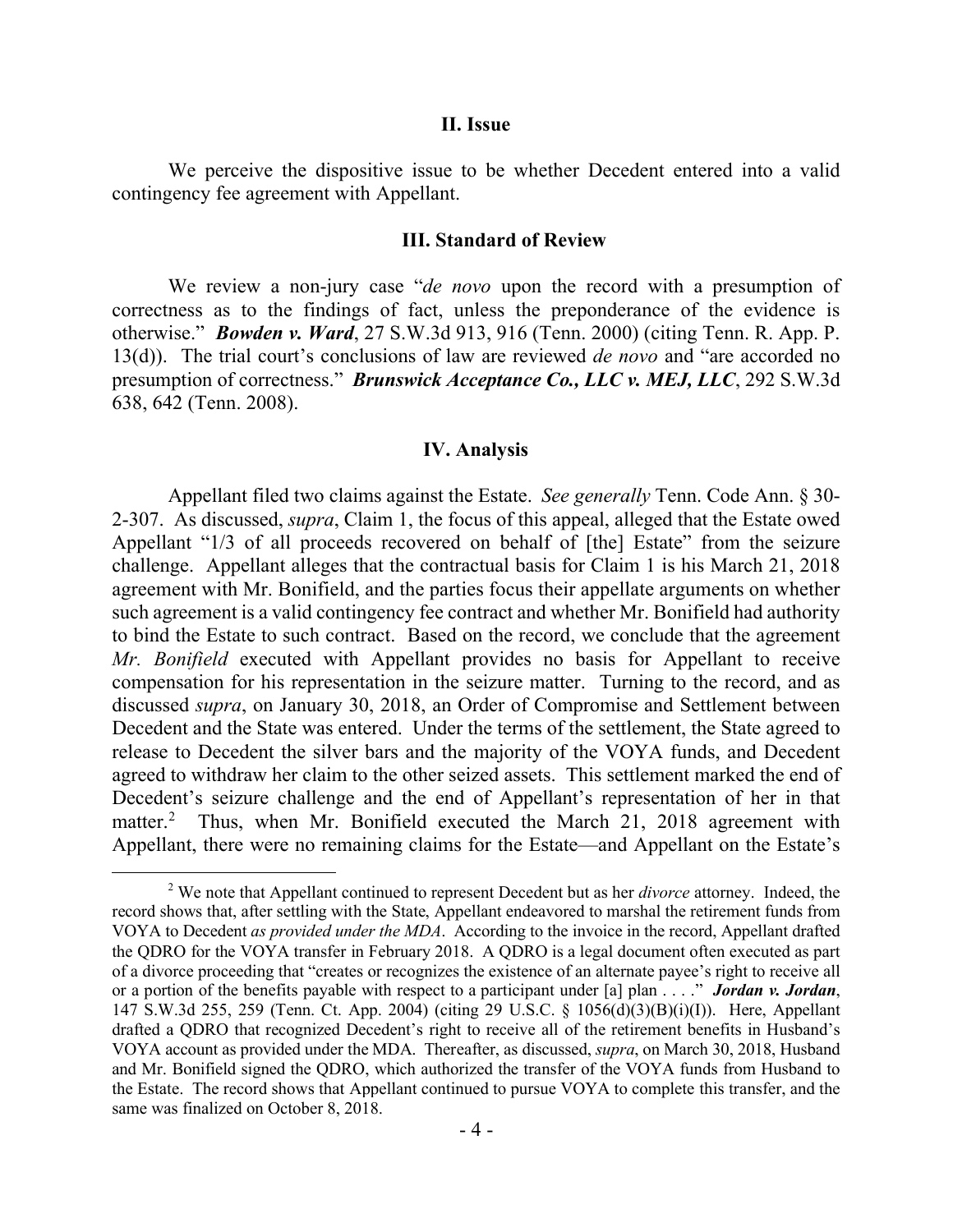behalf—to pursue against the State. As such, Appellant's agreement with Mr. Bonifield concerning the seizure challenge is of no consequence.

In determining what compensation, if any, Appellant is owed for his representation in the seizure challenge, we now focus on whether Appellant and *Decedent* entered into a valid contingency fee agreement concerning the seizure matter. "In asserting a claim against an estate for services rendered the decedent, the cause of action necessarily is based upon either contract or quasi contract." *Cobble v. McCamey*, 790 S.W.2d 279, 281 (Tenn. Ct. App. 1989) (internal citations omitted). Appellant alleges that his May 6, 2016 letter to Decedent evidences his contingency fee agreement, i.e., contract for legal services, with her. *See Williams v. Comer*, No. 01A01-9701-CH-00008, 1997 WL 803586, at \*4 (Tenn. Ct. App. Dec. 30, 1997) (citing *Alexander v. Inman*, 903 S.W.2d 686, 694 (Tenn. App. 1995)) ("In construing a contract between an attorney and a client, the general rules of contract law apply."). "Generally, a contingency fee agreement is understood to be 'an agreement for legal services under which the amount or payment of the fee depends, in whole or in part, on the outcome of the proceedings for which the services were rendered." *Williams*, 1997 WL 803586, at \*4 (quoting *Alexander*, 903 S.W.2d at 696). Contingency fee agreements are often an alternative to the traditional hourly billing and "enable clients who are unable to pay a reasonable fixed fee to obtain competent representation." *Alexander*, 903 S.W.2d at 696 (internal citations omitted). The Rules of Professional Conduct specifically allow for contingency fee agreements but expressly require that such agreements "*shall* be in writing [and] *signed by the client* . . . ." Tenn. Sup. Ct. R. 8, RPC 1.5(c) (emphases added).

In the May 6, 2016 letter, Appellant proposed that compensation for his services in the seizure challenge would "be a contingent fee of 33-1/3% of any and all amounts recovered by [Decedent]" from the State. This is the same amount Appellant alleges the Estate owes him under Claim 1, i.e., "1/3 of all proceeds recovered . . . ." Under Decedent's settlement with the State, she was to receive \$203,182.10 of the VOYA retirement funds and all of the silver bars. Thus, Appellant seeks a judgment against the Estate in the amount of \$67,727.37 plus 1/3 of the value of the silver bars. In its order, the trial court denied Appellant's request for such judgment, finding, in pertinent part, that Appellant presented no proof that Decedent ever signed a contingency fee agreement with him. The record supports the trial court's finding. The May 6, 2016 letter bears Appellant's signature only. On review, there is no document signed by Decedent that could form the basis of a contingency fee agreement between Appellant and Decedent. *See* Tenn. Sup. Ct. R. 8, RPC 1.5(c). As such, we affirm the trial court's finding that Appellant and Decedent never entered into a contingency fee agreement. Because Appellant and Decedent never entered into such agreement, there is no basis for Appellant to recover a 1/3 contingency fee from the Estate under Claim 1. Therefore, we affirm the trial court's denial of Claim 1.

Despite Appellant's failure to provide proof of an enforceable contract for his legal services in the seizure matter, the trial court recognized that Appellant should receive a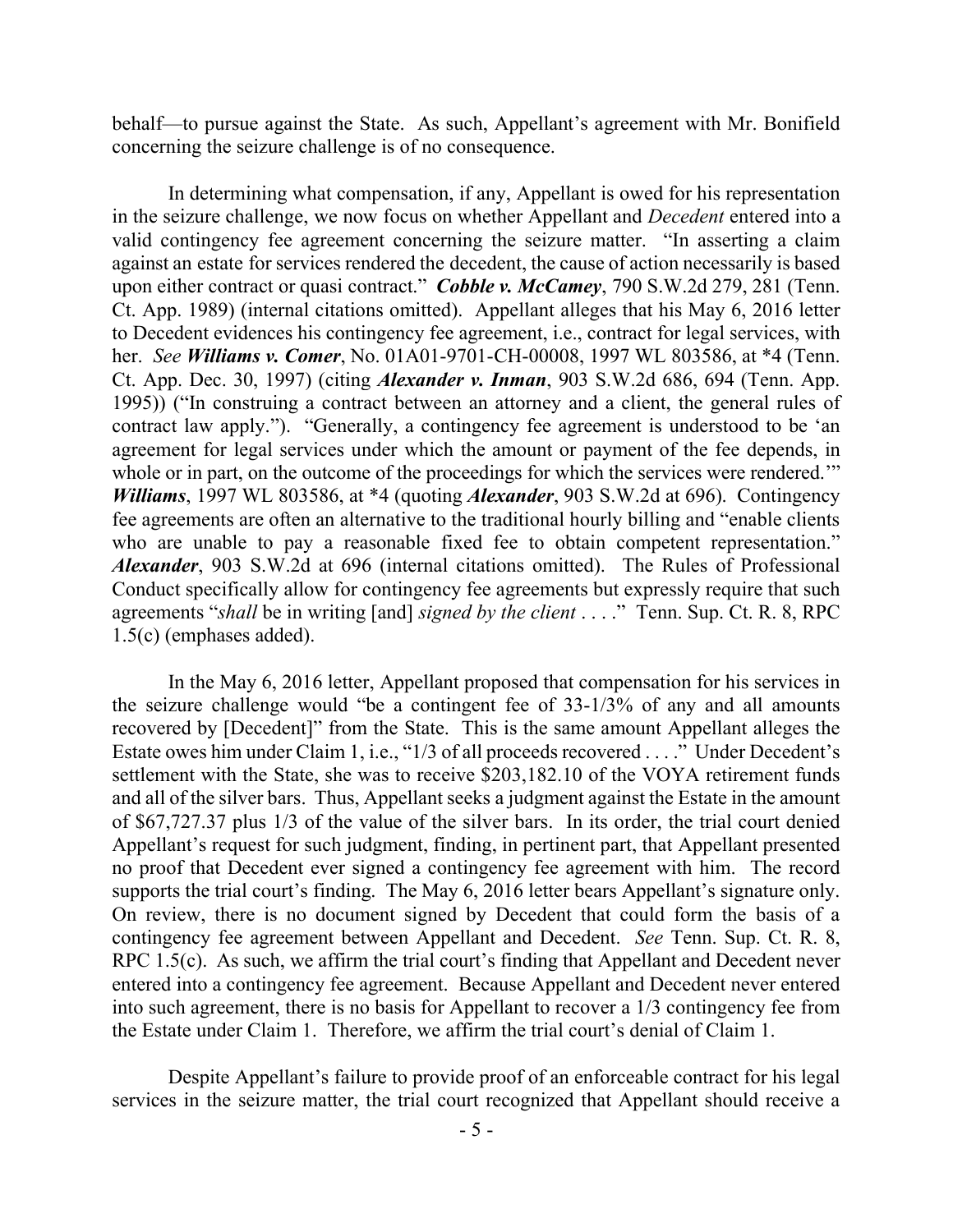reasonable fee for such services. Accordingly, the trial court allowed Claim 2 and entered a judgment for \$3,847.51 against the Estate.This was not error. Indeed, "[p]ersons who provide valuable services to another without an agreement regarding compensation are entitled to recover the reasonable value of their services (1) when the circumstances indicate that the parties to the transaction should have understood that the person providing the services expected to be compensated and (2) when it would be unjust to permit the recipient of the services to benefit from them without payment." *In re Estate of Marks*, 187 S.W.3d 21, 29 (Tenn. Ct. App. 2005) (citing *Doe v. HCA Health Servs. of Tenn., Inc.*, 46 S.W.3d 191, 197-98 (Tenn. 2001); *Castelli v. Lien*, 910 S.W.2d 420, 427 (Tenn. Ct. App. 1995). Such principle applies to claims against a decedent's estate. *Id.*; *see also Cobble*, 790 S.W.2d at 282 ("[I]f the plaintiffs establish that the decedent expressly or impliedly requested the services, and if plaintiffs prove that they rendered those services with the expectation that they were to be paid in some manner for those services, then a contract is made out entitling the plaintiffs to recover against the estate for the reasonable value of those services."). Although Ms. Walls initially filed an objection to Claim 2, in its appellate brief, the Estate explains that it has paid Claim 2 in full and asks this Court to affirm the trial court's order. Thus, the Estate does not appear to dispute that Appellant provided a service to Decedent and should be awarded \$3,847.51 for the same.

On appeal, Appellant argues that the \$3,847.51 award is insufficient for his services rendered in the seizure challenge, and that the limited fee unjustly enriches the Estate. As the creditor seeking to recover payment for his services, Appellant had the burden of proving the reasonable value of his services. *See In re Estate of Marks*, 187 S.W.3d at 32 (citing *CPB Management, Inc. v. Everly*, 939 S.W.2d 78, 81 (Tenn. Ct. App. 1996); *Bokor v. Holder*, 722 S.W.2d 676, 680-81 (Tenn. Ct. App. 1986)). Many practitioners prove the reasonable value of their attorney's fees by presenting an affidavit to the court that details the number of hours and the work performed in a given case. *Wright v. Wright*, No. M2007-00378-COA-R3-CV, 2007 WL 4340871, at \*5 (Tenn. Ct. App. Dec. 12, 2007) (quoting *Hosier v. Crye-Leike Commercial, Inc.*, No. M2000-01182- COA-R3-CV, 2001 WL 799740, at \*6 (Tenn. Ct. App. July 17, 2001)).It appears from the record that Appellant failed to present to the trial court *any* proof of the reasonable value of his representation in the seizure challenge.<sup>3</sup> Instead, Appellant relied solely on his argument that the parties entered into a contingency fee agreement, and that he was entitled to 1/3 of all proceeds Decedent recovered from the State under such agreement. At oral

 $\overline{a}$ 

<sup>&</sup>lt;sup>3</sup> We note that there is very little evidence in the appellate record of the proof submitted to the trial court. It is unclear whether the trial court ever held a hearing in this matter but if it did, this Court is unable to review the arguments and evidence presented in the same as Appellant did not file a transcript or statement of the evidence on appeal. *See* Tenn. R. App. P. 24 (b), (c). Without a transcript or statement of the evidence, we must presume that there was sufficient evidence before the trial court to support its judgment. *PNC Multifamily Capital Inst. Fund XXVI Ltd. P'ship v. Mabry*, 402 S.W.3d 654, 661 (Tenn. Ct. App. 2012), *perm. app. denied* (Tenn. Apr. 10, 2013); *Outdoor Management LLC v. Thomas,* 249 S.W.3d 368, 377 (Tenn. Ct. App. 2007); *Sherrod v. Wix*, 849 S.W.2d 780, 783 (Tenn. Ct. App. 1992); *Baugh v. Moore*, No. M2013-02224-COA-R3-CV, 2015 WL 832589, at \*3 (Tenn. Ct. App. Feb. 25, 2015).